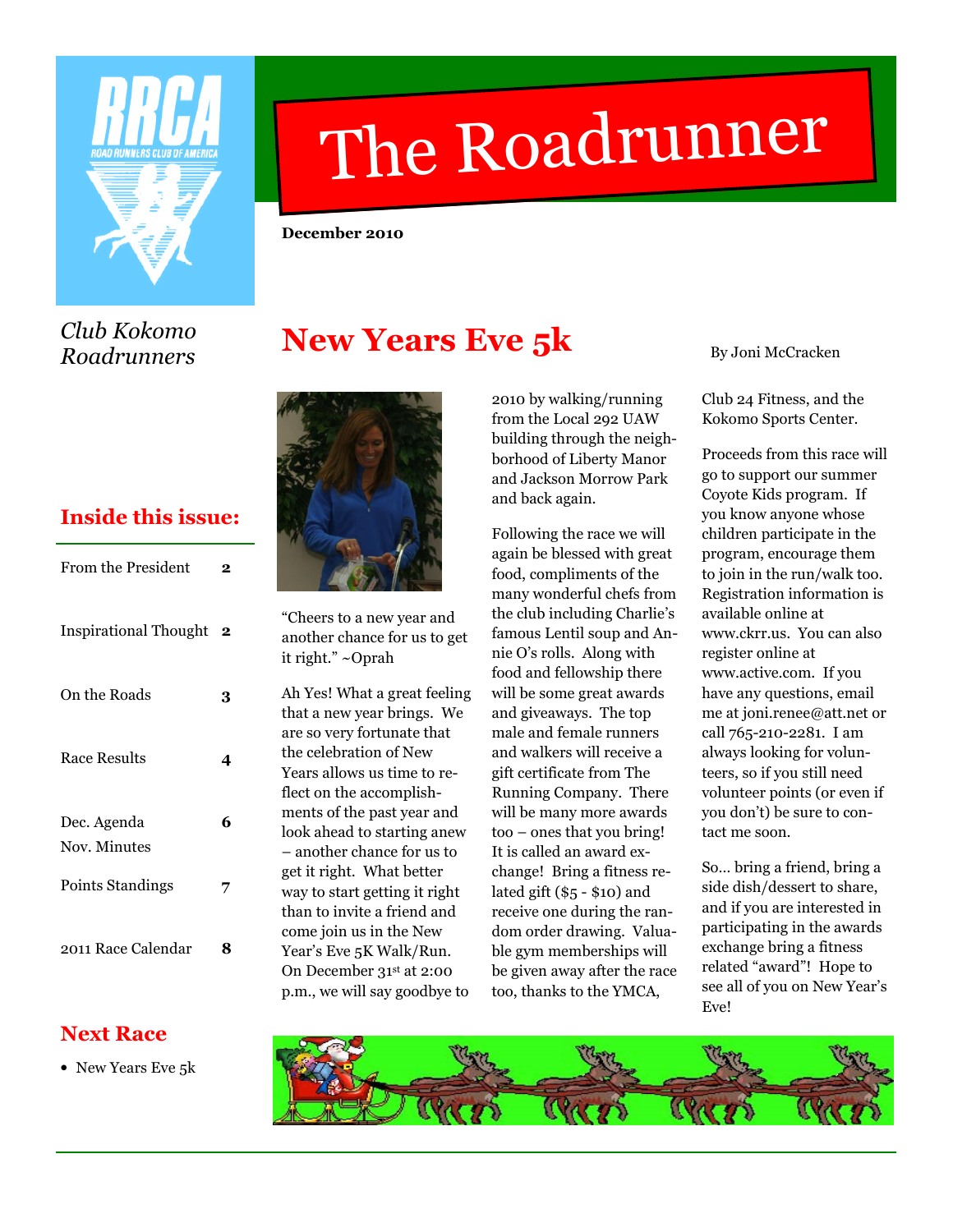### From the President

![](_page_1_Picture_2.jpeg)

"It's the most wonderful time of the year. There is black ice for slipping and headbands are dripping with sweat pouring out of your head. There is a glove

that is missing and Earl is dishing about his warm Hawaii marathon. Yep, it's the most wonderful time of the year!"

This is my last official article as your Club president, there is some bitter sweetness to that and some second guessing. Did I respond timely to concerns that were raised? Did everyone feel welcomed to share their thoughts at a board meeting? Did I keep the Club on track (pun intended) and prepare for the future?

I missed my share of deadlines for the newsletter – thanks Scott for always giving me the gentle push. I did not get anywhere with a long term planning committee, bummer there, but the Club moves forward, albeit without goals. The By-Laws committee did a great job and thanks to Mark for keeping us prepared with mark ups, mark

outs, and amends. I think the committee was well supported at the board meeting and much input was given. The board meetings were probably a little too parliamentarian for most but if I am anything I am a policy person.

I am very grateful for those of you who give so much to the Club. You know who you are; you are there helping on Wednesday night, you attend the board meetings, you email me your suggestions, you support other Club members, you work before, during and after a race, you are the foundation for the success of the Club, we all thank you.

December brings for Earl Strong his last state for completing a marathon in every state and how sweet it is to be in Hawaii! Way to go Earl! You have joined Dan Lutes and perhaps others from CKRR in the elite 50 Staters. I look forward to Earl's recovery and rest so he can push me in my running again.

December also brings for some CKRR girls the annual girls' marathon trip, this time to Kiawah Island in South Carolina. "We" picked this marathon because like Nevada was supposed to

be last year, South Carolina is supposed to be warmer than Indiana this time of the year. It does not appear like it will be. I am looking forward to girl talk, laughter and fellowship with three women I admire for their professional, athletic and spiritual abilities and gifts. This is a time I treasure and I know it will be great. The Club has provided many special friendships to Travis and me. We are very grateful for all of you.

Remember this Christmas is not just a season to be brought out of storage, displayed, lit up, and then put away for a year. This time of the year should be a humbling reminder of how blest we are, always, and fortunate we are, to be called, saved and redeemed by Christ. Give the best gift you have to give. Give yourself, GOD made you uniquely wonderful in HIS imagine not to be stored away but to be given away to make a positive difference and a light to others.

Go out there, make a positive difference and share your light.

With much honor in serving you these past two years

Gina

# Inspirational Thought for the Month

From Steve Wand

### Pure Thinking

Philippians 4:8 Finally, brothers, whatever is true, whatever is noble, whatever is right, whatever is pure, whatever is lovely, whatever is admirable-- if anything is excellent or praiseworthy—think about such things.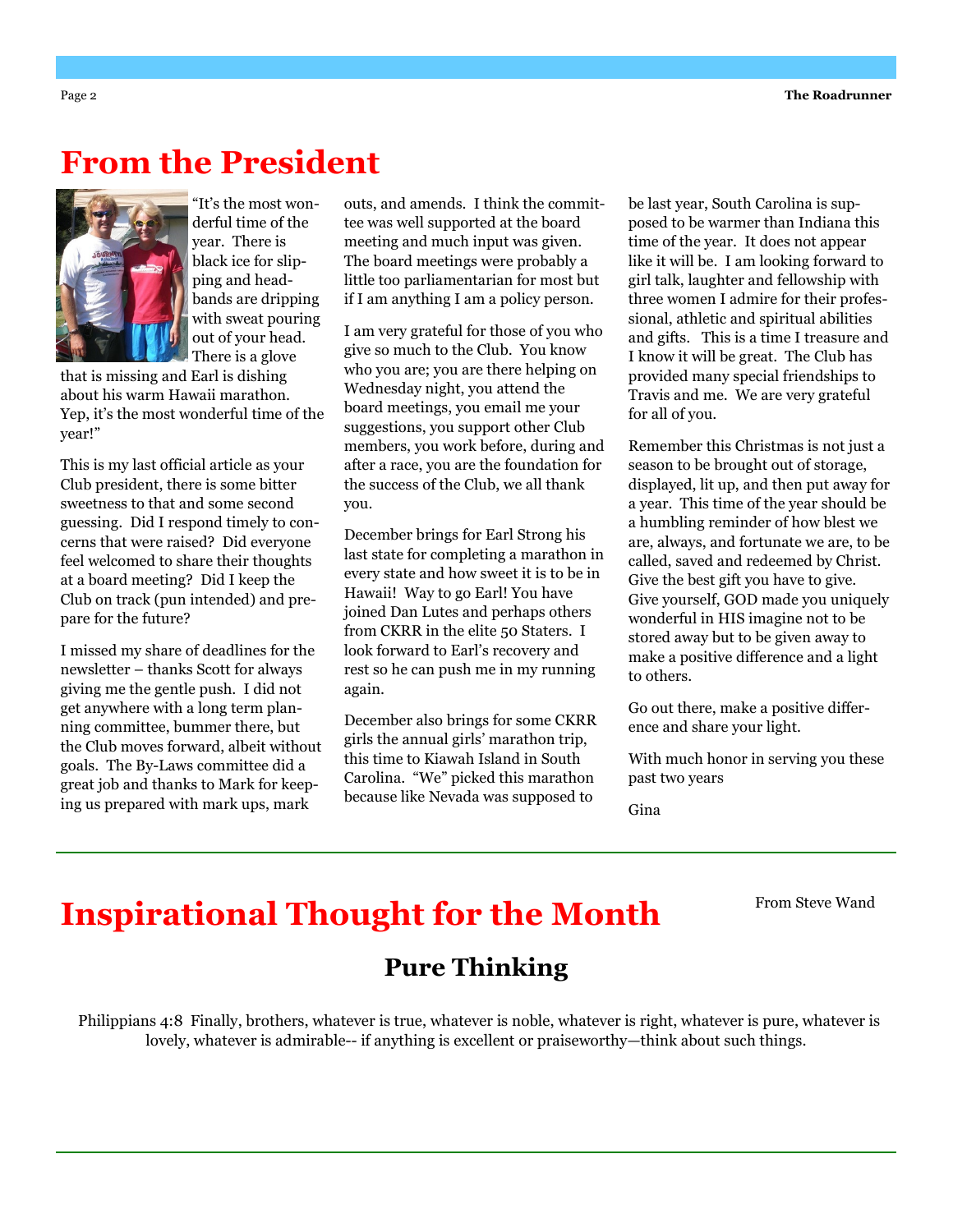## On the roads

![](_page_2_Picture_2.jpeg)

# CK Goodfellows report 5:45 p.m. at Meijer's

#### By Johnny 'O

Club Kokomo Goodfellows should report about 5:45 p.m. Dec. 12 and/or 14 at the Goodfellows' table near the north east doors at Meijer's. Just tell the people at the Goodfellows table that you are with Club Kokomo and they will direct you to the volunteer area. There will be Meijerprovided food and soft drinks, so volunteers will not miss dinner.

Parents will redeem their Goodfellows' vouchers at Meijer's from 6 p.m. to 9 p.m. Dec. 12-16. Recipients are assigned a specific day to shop with the number of shoppers each session based on the total number approved for assistance. Last year, about 200 families shopped each night. Normally, shopping is completed by 9 p.m.

Just before Thanksgiving, 25 club members had volunteered to help Dec. 12 (Sunday) and 18 signed up for Dec. 14 (Tuesday).

Sunday volunteers include Theresa Barlow, Vicki Boles, Laura Cook, Evelyn Davies, Anna Dollens, Lisa Drotleff, Maria Foye, Steve Kilcline, Chris James, Kegan James, Jerry Lambert, Mary Miller, Tim Miller, Joe Rangel, Jane Reid, Phil Rozzi, Jennifer Sinka, Stan Shuey, Charlie Skoog, Shantel Sullivan, Robin Tetrault, Greg Townsend, Jeannie Townsend, John Wiles, and Joe Yeagle.

Tuesday volunteers include Bill Barnett, Kathie Barnett, Diana Brown, Vicki Boles, Holly Chen, Monique Cook, Dan Coughlin, Evelyn Davies, Maria Foye, Kory Kennedy, Cara McKellar, Tom Miklik, Diane Noll, Jane Reid, Charlie Skoog, Steve Wand, Anne Wiles, and Joe Yeagle.

If you signed up but cannot help, or if

you did not sign up but want to help, contact Johnny '0 by cell (765) 438- 9545; work, 765-454-7926; or email at john\_wiles\_150@comcast.net

There will be three main jobs for volunteers. Using provided scanners and calculators, volunteers will work in teams of two to give clients a dollar total of their purchases before the clients go through the cash register line. Goodfellows' goal is for clients to use all the voucher money they receive. Once clients cash out, they cannot return to use unspent voucher money. Other volunteer jobs include bagging clothing at the cash register line or picking up and re-hanging clothes in the shopping area.

Applications for Goodfellows' assistance will be taken from 9 a.m. to 3 p.m. Nov. 29 to Dec. 3 at 1401 N. Washington St. (the former Marsh store). If you can help with registration, even for a few hours, contact Connie at the Center Township Trustee office (452-8259). Local restaurants are donating lunch for volunteers.

Johnny 'O thanks all CK Goodfellows, who will bring smiles to 2,000 children this holiday season.

Merry Christmas and happy New Year.

### December Birthdays

12-1 Lacy Hunt 12-1 Amanda Pena 12-1 Andrew Swinehart 12-2 Robert Cupp 12-2 Alexandria Merritt 12-3 Chase Moser 12-5 Donna M. Andrews-w 12-5 Quinn Reinhardt 12-6 Mike Sadler 12-7 Reece Wright 12-8 Laura Rosenstengel 12-8 Carla Yerkes 12-9 Gary Callahan 12-9 Al Hochgesang

12-11 Cassie Bauson 12-11 Diana Deyoe 12-11 Evan LaDow 12-12 Heather Weber 12-14 Quirsten Tweed 12-15 Hayden Bewley 12-15 Mark Eads 12-15 Allison Irvin 12-16 Eric Doyka 12-16 Darrell Frazier 12-17 Megan McCord 12-17 Barry Donovan 12-18 Michael Graham 12-21 Jerry Meiring

12-21 Jill Pursifull 12-21 Michelle Tetrault 12-21 Macaiah White 12-22 T.J. Chew 12-22 Anneliese Weitzel 12-24 Jim Burrous 12-25 Karl Stoneking 12-26 Charles Pennington 12-26 Patricia Weitzel 12-27 Gary Jewell 12-28 Robyn Pagington 12-29 Rhenda Acton 12-29 James Longwith 12-30 Charlie Skoog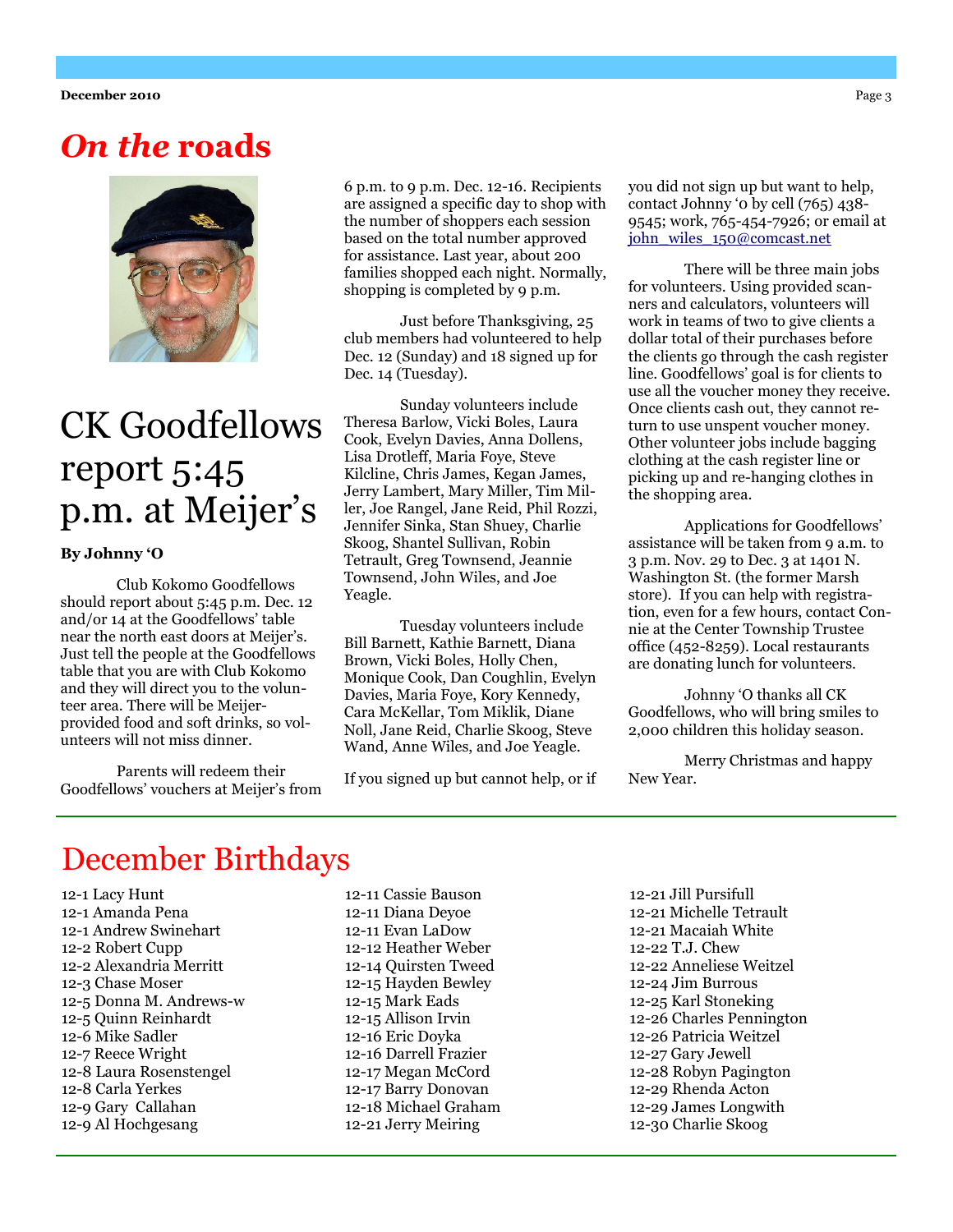## Race Results

#### Jackie Sanders Miracle Mile Wednesday, November 3 Highland Park

1. Kory Kennedy 4:42! 2. Waylon Coulter 5:29 3. Max McHaney 6:24 4. Brittiani Gillem 6:57 5. Derick Brooks 7:17 6. Charlie Skoog 7:34 7. Samuel Parr 7:37 8. Brendyn Rogers 7:42 9. Bowe Brooks 7:43 10. Joe Yeagle 8:16 11. Rosellen Connolly 8:27 12. Brody Brooks 8:32 13. Vince Lorenz 8:40 14. Cara McKellar 8:59 15. Tennis Guyer 9:03 16. Gradyn Rogers 9:18 17. Kelsey Metz 9:23 18. Ron Metz 9:24 19. Greg Kegler 9:29 20. Amber Longwith 9:38 21. Bob Longwith 9:47 22. Bruce Savage 9:48 23. Kaylyane Fernandes 10:37 24. Amanda Fernandes 10:38 25. Lisa Metz 11:00 26. Jerry Leach 13:08 27. Joyce Pennycoff 14:58 28. Vicki Boles 14:59 29. Kathy Longwith 15:35 Run the Mounds November 7,2010 5 Mile Run 1 Mark Courtad 28:55 19 Heather Herrmann 34:18

23 Scott Riggle 34:58 32 Joe Kidd Rangel 35:53 57 Al Hochgesang 39:21 61 Eric Mathew 40:07 71 Phil Rozzi 40:41 88 Charlie Skoog 42:16 89 John Sites 42:35 111 Roxane Burrous 44:39 127 Tami Moore 46:41 131 Gregory Townsend 47:02 136 Joseph Yeagle 47:39

143 Samuel Parr 49:03 149 Ricke Stucker 50:17 150 Anna Dollens 50:18 178 Aidan Frazier 56:22 186 Kyle Pitt 56:59 187 Stan Shuey 57:00 191 Robin Cole 58:23 201 Jeannie Townsend 1:01:46

#### 3 Mile Walk

1 Vince Lorenz 31:15 2 Mary Miller 34:28 4 Jerry Lambert 39:25 5 Toney Lorenz 39:55 6 Jim Gross 40:34 7 Jim Burrous 40:45 11 Adriene Riggle 41:58 15 Billy Cox 44:03 16 Kathryn Wall 44:05 23 Angela Lorenz 47:00 24 Jayne Stucker 48:05 28 Robin Michael 50:57

#### Jackie Sanders Miracle Mile Wednesday, November 10 Highland Park

1. Parker Jones 5:38 2. Brittiani Gillem 6:31 3. Byron Bundrent 7:03 4. Charlie Skoog 7:03 5. Brendyn Rogers 7:16 6. Samuel Parr 7:38 7. Aidan Frazier 7:59 8. Rosellen Connolly 8:26 9. Steve Wand 7:50 10. Joe Yeagle 8:06 11. Vince Lorenz 8:32 12. Kenny Bennett 8:39 13. Jordan Bradley 8:58 14. Denise Bradley 8:58 15. Gradyn Rogers 9:05 16. Tennis Guyer 9:07 17. Amber Longwith 9:33 18. Robin Cole 9:48 19. Bruce Savage 9:59 20. Bob Longwith 10:04 21. Kelsey Metz 10:23 22. Ron Metz 10:24 23. Rebekah Monroe 10:25 24. Amanda Pena 10:51

25. Sophie Frazier 10:59 26. Lauren Bradley 13:34 27. Jerry Leach 13:35 28. Carol Savage 13:36 29. Jan Wall 13:48

#### Club Kokomo Charity 5k Run/Walk Nov 13, 2010

#### 5k Run

1: BJ Needler 15:51 2: Kory Kennedy 16:47 3: Chris Love 17:43 4: Austin Elliott 18:13 5: Brent Noll 18:23 6: Dana Neer 18:25 7: Eric Doyka 19:21 8: Kyle DuBois 19:52 9: David Wesche 20:16 10: Jordan Ousley 20:34 11: Tim Taflinger II 20:49 12: Joe Rangel 21:11 13: Gary Callahan 21:16 14: Kenny Bennett 21:28 15: John Duncan 21:41 16: Gary Jewell 22:04 17: Josh Hall 22:16 18: Brittiani Gillem 22:30 1st Female 19: Phil Rozzi 22:36 20: Doug Hollingsworth 23:07 21: Jerry Long 23:13 22: Jim Needler 23:21 23: Justin Taflinger 23:23 24: Scot Hamilton 23:27 25: Mike Daugherty 23:32 26: Mark Shorter 23:37 27: Chad Gaddis 23:38 28: Charlie Skoog 23:41 29: Sam Grant 23:43 30: Chris James 23:44 31: Keagan James 23:45 32: Taryn Thor 23:45 33: Michael Graham 24:37 34: Tony White 25:05 35: Jay Priest 25:06 36: Mike Deardorff 25:10 37: Brian Pulsipher 25:27 38: Ken Swinehart 25:39 39: Jerry Meiring 25:40 40: Rosellen Connolly 25:50 41: Larry Duncan 25:56 42: Gregory Townsend 26:06 43: Melissa Goad 26:19 44: Sam Parr 26:33 45: David Reinagle 26:38 46: Bradyn Rogers 27:10

47: Tami Moore 27:17

48: Teresa Long 27:29 49: Anna Dollens 27:42 50: Ricke Stucker 27:50 51: Maya James 27:59 52: Heather Weber 29:02 53: TA Weber 29:03 54: Tom Miklik 29:07 55: Joe Yeagle 29:16 56: Brayden York 29:23 57: Matt York 29:24 58: Laurie Ousley 29:26 59: Greg Sullivann 29:41 60: Aiden Frazier 29:43 61: Chris Frazier 29:45 62: Nikki Frazier 29:46 63: Erika James 29:47 64: Doug Mankell 30:23 65: Christopher Campbell 30:50 66: Kevin Campbell 30:51 67: Joyce Pennycoff 31:00 68: Vicki Boles 31:01 69: Laura Cook 31:03 70: Robin Cole 31:35 71: Cara McKellar 32:00 72: Steve Kilcline 32:15 73: Bruce Savage 32:23 74: Lauren Ward 32:55 75: Stan Shuey 32:58 76: Bill Barnett 32:59 77: Dave White 32:59 78: Chantel Sullivan 33:10 79: Hannah Moore 33:23 80: Ron Moore 33:24 81: Lindsey Cole 33:44 82: Jeannie Townsend 34:12 83: Andrea Eckelbarger 34:13 84: Gradyn Rogers 34:26 85: Carla Knapp 34:28 86: Teresa Thor 34:39 87: Vicky Smith 34:45 88: Jennie Campbell 35:43 89: Kathryn Wall 36:15 90: Jennifer Sinka 36:36 91: John Paul Wyman 38:49 92: Paul Wyman 38:50 93: Stella Rood 38:51 94: Natalie Jones 38:52 95: Robert Cupp 39:01 96: Sophia Wyman 41:04 97: Shelly Wyman 41:04 98: Geana Moore 41:33 99: Haley Jones 41:47

#### Walk

- 1: Vincente Lorenz 27:20
- 2: Mary Miller 34:21 1st Female
- 3: Jill Babcock 42:46
- 4: Peggy Obermyer 42:47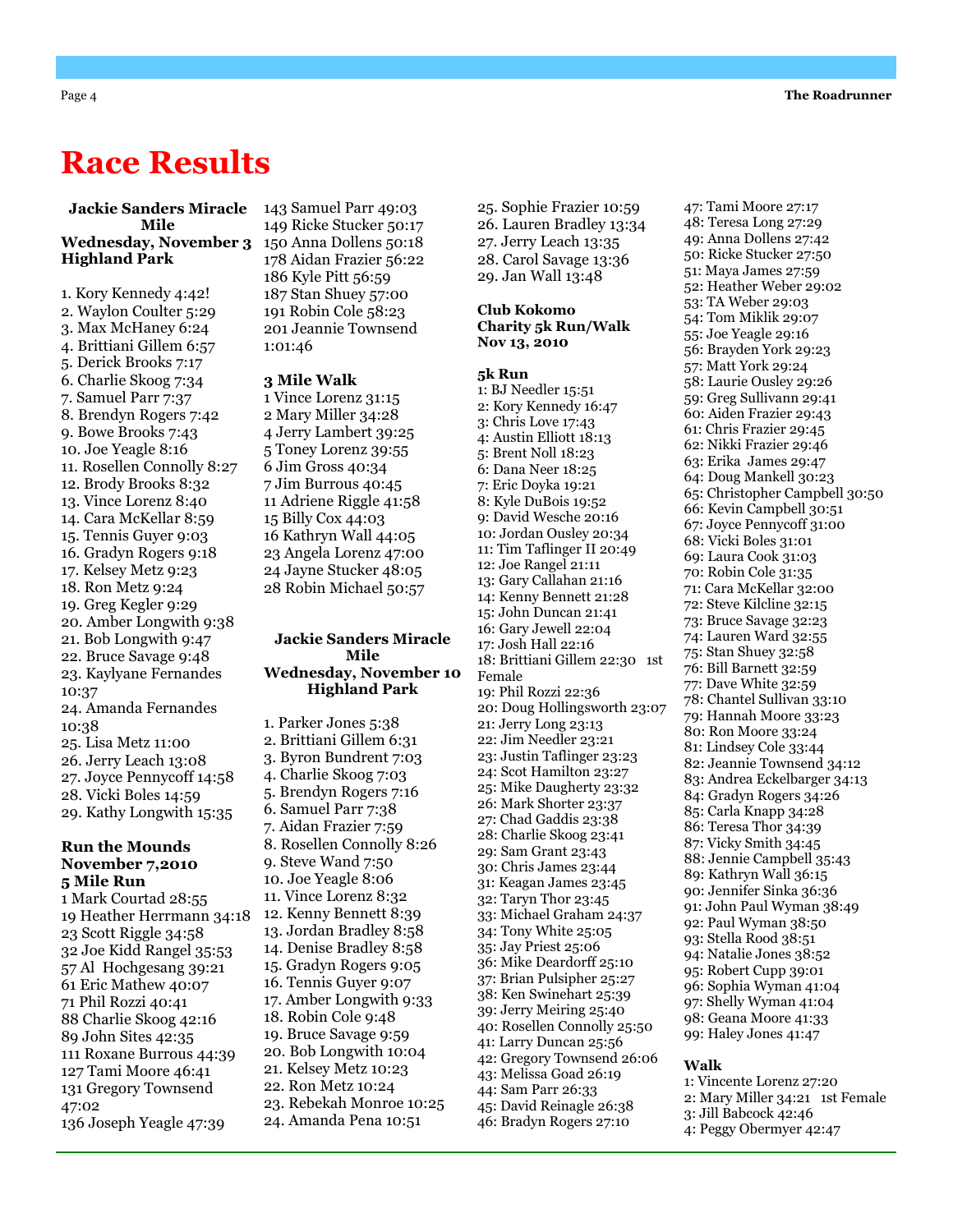### Race Results continued

5: Ann Taylor 42:48 6: Jerry Lambert 44:12 7: Toney Lorenz 44:32 8: Jan Wall 44:41 9: Billy Cox 44:56 10: Jane Inman 45:13 11: Tim Taflinger 45:29 12: Angela Lorenz 45:30 13: Abby VanArsdell 45:32 14: Jayne Stucker 45:52 15: Steve Inman 45:53 16: Tom St. Clair 47:43 17: Gloria St. Clair 47:44 18: Terri Hellman 47:47 19: Terry Hall 48:40 20: Robin Michael 50:15 21: Debbie Riffe 50:15 22: Amanda Pena 50:16 23: Diane Brown 50:33 24: Amy Irick 51:08 25: Doris Campbell 54:14 26: Milt Brown 54:15

#### Jackie Sanders Miracle Mile Wednesday, November 17 Highland Park

1. Cory Kennedy 4:50 2. Parker Jones 5:17 3. Eric Doyka 5:59 4. Paul Sanders 6:18 5. Brittiani Gillem 6:38 6. Brendyn Rogers 7:21 7. David Reinagle 7:23 8. Byron Bundrent 7:50 9. Chris Frazier 7:52 10. Charlie Skoog 7:52 11. Aidan Frazier 7:54 12. Taylor Frey 7:58 13. Michael Frey 8:05 14. Joe Yeagle 8:16 15. Samuel Parr 8:17 16. Maya James 8:20 17. Chris James 8:21 18. Ray Tetrault 8:44 19. Gradyn Rogers 9:04 20. Sharon Whelan 9:25 21. Bruce Savage 9:29 22. Robin Cole 10:05 23. Jerry Leach 12:57 24. Austin Frey 16:28 25. Monique Cook 17:02 26. Deb Frey 17:33

27. Linda Munro 17:45 28. Ken Munro 17:45

#### Club Kokomo Cares Run 5K November 25, 2010 Kokomo, Kokomo, IN Run

1: Kory Kennedy 16:57 2: Parker Jones 17:38 3: Dana Neer 18:36 4: Austin Elliott 18:41 5: Quinn Reinhardt 19:47 6: David Wesche 20:14 7: Brittany Neeley 20:27 1st Female 8: Waylon Coulter 20:39 9: Chris Frazier 20:45 10: Jonathan Polk 21:00 11: Joe Rangel 21:10 12: Byron Bundrent 21:21 13: Lauren Hamilton 21:23 14: Timothy Hamilton 21:25 15: Chad Gaddis Jr. 21:40 16: Gary Callahan 21:42 17: Eric Doyka 21:48 18: Andrew Walker 22:02 19: Paul Sanders 22:13 20: Corianne Myer 22:18 21: Jordan Ousley 22:18 22: Eric Mathew 22:25 23: Josh Hall 22:54 24: Brittiani Gillem 22:57 25: Ken Austin 22:58 26: John Anderson 22:59 27: Diana Jones 23:08 28: Al Hochgesang 23:31 29: Merlin Fights 23:39 30: Scot Hamilton 23:53 31: Michael Graham 24:07 32: Doug Hollingsworth 24:08 33: Mark Shorter 24:14 34: Sam Grant 24:16 35: Steven Kady 24:52 36: Elizabeth Kady 24:53 37: Gregory Townsend 24:58 38: Karly Sprouse 25:09 39: Bruce Rood 25:13 40: Mike Shuey 25:34 41: Chad Gaddis Sr. 25:38 42: Jay Priest 25:48 43: Ron Moore 25:49 44: Allison Irvin 25:54

45: William Irvin 25:54 46: Tony White 25:55 47: Emily Wilcox 26:01 48: Tami Moore 26:02 49: Ari Rinaldo 26:15 50: Bailey Pressey 26:15 51: Rosellen Connolly 26:22 52: Nikki McCracken 26:26 53: Joni McCracken 26:26 54: Ricke Stucker 26:51 55: Michael Tetrault 27:15 56: Teresa Long 27:34 57: Michelle Boyd 27:47 58: Brendyn Rogers 27:51 59: David Emry 27:54 60: Nikki Frazier 27:56 61: Nathan Freemyer 28:03 62: Brian Pulsipher 28:18 63: Stan Shuey 28:20 64: Tracy Shidler 28:20 65: Sid Culp 28:26 66: Dana Culp 28:27 67: Daniel Freemyer 28:43 68: Amy Dollens 28:43 69: Dwight Elliott 28:54 70: Greg Sullivan 28:57 71: Roy Sprinkle 28:58 72: Alexandra Parr 29:04 73: Laurie Ousley 30:01 74: Alisha Barker 30:13 75: Dustin DeLong 30:20 76: Amy Killingbeck 30:38 77: Laura Bianco 30:38 78: Madison Parr 30:47 79: Samuel Parr 30:47 80: Sharon Whelan 31:01 81: Dave White 31:10 82: Breann Donson 31:15 83: Sarah Wagner 31:16 84: Bethany Neeley 31:16 85: Kelsey Nicholson 31:31 86: Wesley King 31:39 87: Cara McKeller 31:45 88: Steve Kilcline 31:58 89: Katie Nicholson 31:59 90: Laura Cook 32:00 91: Laura Rakow 32:07 92: Teresa Konopa 32:15 93: Mackenzie Foye 32:32 94: Marty Foye 32:36 95: David Hughes 32:38 96: Savannah Rees 32:43 97: Quinlyn Hochstedler 32:44

98: Laura Rood 32:58 99: Bruce Savage 33:24 100: Susan Hamilton 33:40 101: Laura Heflin 34:12 102: Lisa Price 34:16 103: Jeannie Townsend 34:19 104: Christine Konopa 34:36 105: Chris Lasley 34:42 106: Melissa Good 34:43 107: Ken Nicholson 34:44 108: Rod Ford 34:53 109: Brock Ford 34:53 110: Elizabeth Wagner 35:11 111: Kathyrn Wall 35:59 112: Grant Ford 36:22 113: Jennifer Sinka 36:32 114: Cara King 37:19 115: Anita Frazier 37:27 116: Robert Cupp 37:33 117: Gradyn Rogers 38:39 118: Steve Wagner 38:59 119: Parker Sullivan 40:01 120: Chantel Sullivan 40:01 121: Aidan Frazier 40:46 122: Sara Cavazos 41:20 123: Emily King 41:50 124: Patricia Weitzel 41:59 125: Carol Savage 44:59 126: Garrett Rakow 45:21

#### 5k Walk

1: Vincente Lorenz 28:18 2: Mary Miller 33:30 1st Female 3: Jerry Lambert 42:52 4: Toney Lorenz 42:53 5: Jane Inman 43:02 6: Steve Inman 43:03 7: Jean Heflin 43:35 8: Brian Allen 44:47 9: William Cox 44:53 10: Terry Hall 45:26 11: Debbie Riffe 46:26 12: Amanda Pena 46:28 13: Jayne Stucker 47:16 14: Angela Lorenz 47:17 15: Lori Akers 48:01 16: Angie Bowman 48:02 17: Brett Bowman 48:08 18: Amy Irick 52:33 19: Linda Donovan 60:32 20: Nanette Walker 60:34 (Continued on page 6)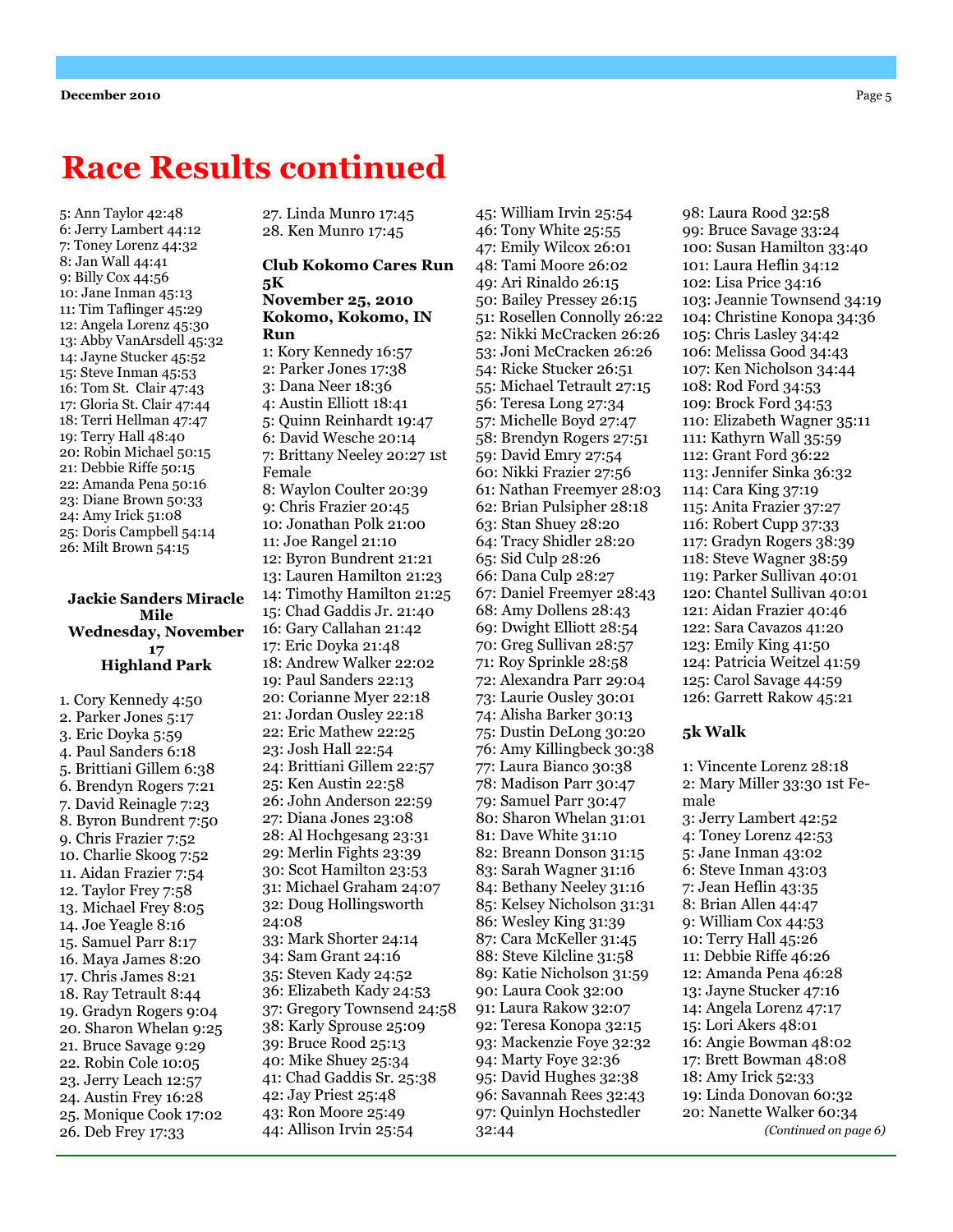# December Meeting Agenda

#### CLUB KOKOMO ROADRUNNERS AGENDA

December 13th, 2010

5:30 social hour - 6:30pm meeting start

LOCATION – Olive Garden

Welcome

Minutes

Financial Report

Race Director Reports:

Charity Run

Thanksgiving Run

News Year Eve Run

Old Business:

New Business:

Induction of 2011/2012 officers

 Awards Committee – looking for volunteers

# November Meeting **Minutes**

#### CLUB KOKOMO ROADRUNNERS

Minutes from November 9th, 2010

Attendance: Joyce Pennycoff, Scott Riggle, Mark Shorter, Vicki Boles, Phil Rozzi, Diana Brown, Robin Cole, Joe Yeagle, Charlie Skoog, Ann Wiles, John Wile

Mark Shorter gave a brief financial report.

Race Director Reports

Charity Run—Breakfast Items

 CKRR Cares Run—Everything is ready

New Years Eve Race-

 Registration is available online. at active.com

#### New Business

1: Tent for Mini Marathon

 Mark motioned to get tent again. Charlie seconded. Motion passed all in favor.

2: John Wiles motioned to add the Shamrock Shuffle to the 2011 calendar. Charlie seconded. Vote was all in favor. Motion passed.

Discussion about CKRR working together with fitness clubs and hospitals to partner on a Mini Marathon training program.

# Race Results **Continued**

21: Barry Donovan 60:35 22: Stasha Ford 61:22 23: Stephanie Freemyer 64:13

#### Jackie Sanders Miracle Mile Wednesday, December 1 Highland Park

- 1. Parker Jones 6:05 2. Max McHaney 7:11
- 3. Brendyn Rogers 7:39
- 4. Charlie Skoog 8:30
- 5. Kevin Campbell 8:32
- 6. Gradyn Rogers 9:03
- 7. Beth Wittenbach 12:03
- 8. Laura Roberts 12:03
- 9. Jerry Leach 13:17

![](_page_5_Picture_43.jpeg)

Dave White, Stan Shuey & Bill at the Charity run

### 2010 Race Calendar

December 31 CKRR New Year's Eve 5K Time: 2 PM Location: UAW Local 292, Alto Road & Park Road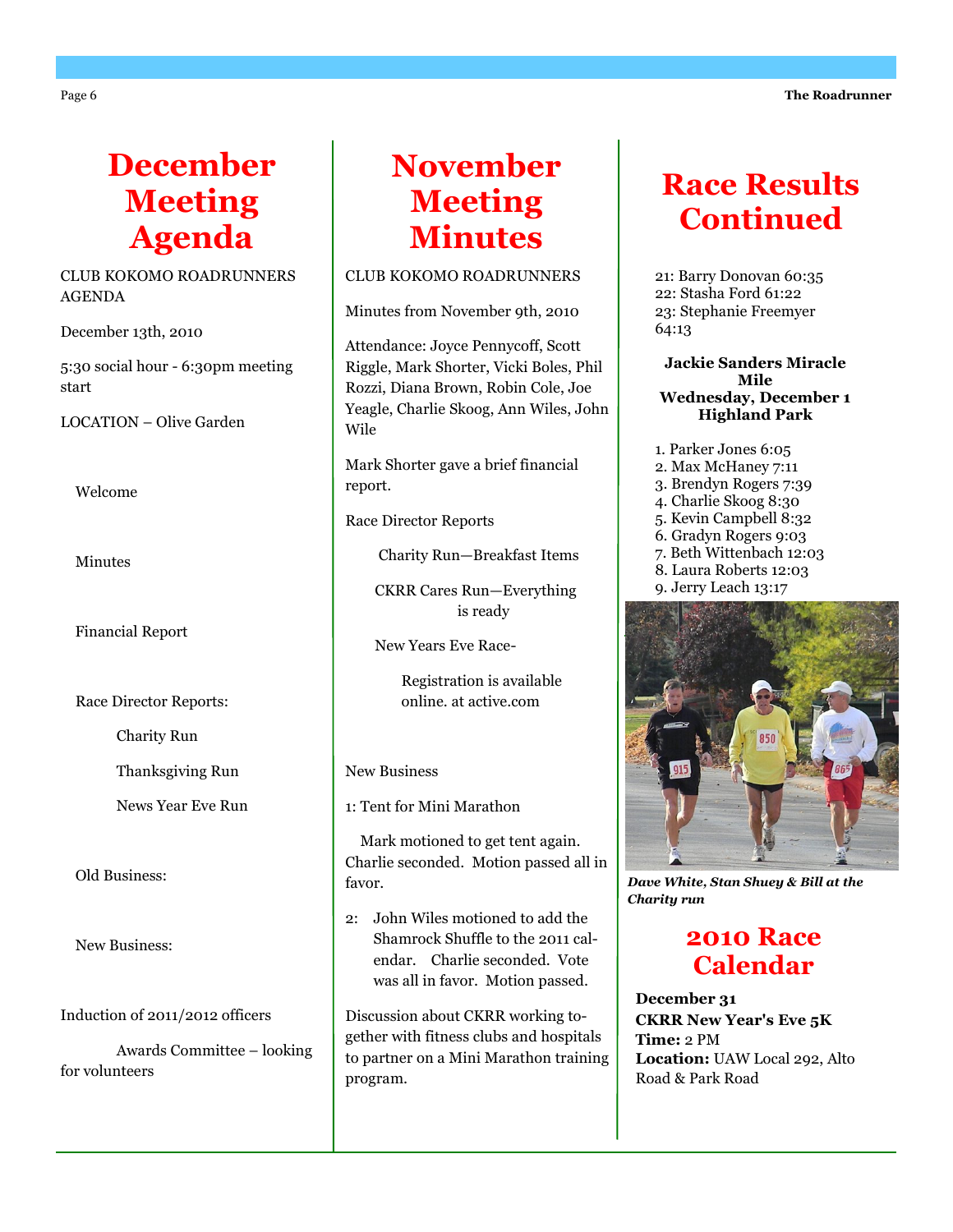#### **December 2010** Page 7

### 2010 Points Standings

Races scored include the JN Amboy, Old Ben, Sam Costa, Ultimate, Race for Cure, Norris 3M/4M, Trojan Trot, Relay for Life, Greentown, Haynes, Grace, Prowl, Converse, AGR, CAM, GNO, B Bumble, Cole Porter, NPT 8, Mounds, Charity, CKRR Cares and any one marathon, half-marathon or volunteer. Legend C=Race for Cure, R=Relay for Life, V=Volunteer, M=marathon, H=Half Marathon

#### Runners Women 0-12

Alexandra Parr 7-140 Hannah Moore 5-85CV Maya James 2-35 Kelsey Weber 2-30RV Lauren Weber 2-30RV Maggie Weber 2-30RV Natalie Weber 2-30RV Madison Parr 1-20 Sophia Wyman 1-20 Emily Riggle 1-10R Gretchen Riggle 1-10R

#### 13-19

Brittiani Gillem 21- 371HCR Emily Allen 9-124HR Bethany Neeley 6-107 Brittany Neeley 6-100 Sophie Frazier 6-68V Karly Sprouse 3-45 Emily Hobbs 2-35 Maya Brooks 2-27 Christina Deyoe 2-24 Jillian LaDow 2-23 Waverly Neer 1-20 Katee Pena 1-20H Kayla Reinagle 1-20 Brook Gillem 1-10R Lacy Hunt 1-10

#### 20-24

Amber Longwith 6-95R Sarah Lee 5-82HR Megan Tetrault 4-80HV Sarah Bauson 3-60H Sarah Swinehart 1-20

#### 25-29

Melissa Goad 10-195 Allison Simpson 2-40H Holly Hurlburt 1-20 Jillian Weaver 1-20

#### 30-34

Adriene Riggle 12-186HCR Darcie York 9-160HRV Geana Moore 5-75CV Allison Irvin 3-60H

Rebekah Monroe 3-60V Michelle Clendenning 2-40V Cassie Hauswald 2-40 Sharon Whelan 2-40 Kathleen Bagwell 2-35V Karen Bush 2-35H Justine Eads 2-35H Ashlee Shoaff 2-35H Kelly Wright 2-35H Monica Brooks 2-32 Amanda Fernandes 1-20H Brianne Boruff 1-10

#### 35-39

Nikki Frazier 21-343MHCRV Heather Weber 14-270MHR Jennifer Sinka 11-160 Nicole Peel 8-140MHV Michelle Boyd 8-128MHV Patricia Weitzel 6-79V Erika James 5-68 Amy Henderson 5-56H Barb Millspaugh 3-55MH

#### 40-44

Shelly Wyman 14-257HV Tami Moore 10-185HR Dana Culp 5-90MH Joni McCracken 4-80HV Carol Savage 5-76H Michelle Larson 4-75M Gina Sheets 3-60MV Lisa Hobbs 3-52 Lisa Birkhimer 3-50HC Kavita Kataria 3-50HC Christine McDonough 2-35H Kim Anderson 2-32H Jerelyn Bradway 1-20H Tammy Sprouse 1-20H Regina Tweed 1-20H

#### 45-49

Cara McKellar 12-230H Laura Cook 10-190V Roxane Burrous 9-180MH Lisa Owens 4-67 Patti Reinhardt 3-60MHV Kathy Touloukian 1-20 Lisa Metz 1-12

50-54

Anna Dollens 20-370HCR Laurie Ousley 12-202H Cassie Bauson 3-60H Carla Yerkes 1-20H

#### 55-59

Vicki Boles 17-310CRV Robin Cole 18-262 Rhenda Acton 13-196HCRV Joyce Pennycoff 11-172HCRV Robin Tetrault 8-160MHV Anita Frazier 11-148HC Theresa Barlow 4-62CV Lorene Sandifur 1-20M

#### 60-64

Jeanie Townsend 17-300RV Kathy Murdoch 11-215 Barbie Casler 1-12

#### 65-69

Kathleen Leach 4-70HC Susan Gerhart 3-50HC Sylvia Burgin 3-45HC

#### 70+

Pat Shuey 1-10C

#### **MEN**

#### 0-12

Aidan Frazier 15-237RV Justin Taflinger 10-200 Brayden York 9-126RV Jacob Gillem 4-75 Keagan James 4-67 John Paul Wyman 1-20 Bowe Brooks 1-15 Brody Brooks 1-10

#### 13-19

Brent Noll 10-180H Kyle Starich 5-90 Cody Young 5-73H Waylon Coulter 5-65 Quinn Reinhardt 3-60V Eric Doyka 3-55 Jacob Bradshaw 3-38H Nich Lipari 3-33 Peter Bauson 2-32H Ben Bradshaw 2-32 Mitch Padfield 2-30

Austin Young 1-20 Elliot Touloukian 2-18 Jordan Lee 1-7 Landrum Neer 1-4

#### 20-24

Kory Kennedy 13-260 Parker Jones 12-220V Jordan Ousley 10-161HV Jesse Bauson 1-20H Michael Tetrault 1-20 Brett Sanders 1-10R

#### 25-29

Mark Eads 1-20H Mark Fernandes 1-20H

#### 30-34

Matt York 12-230MHRV Israel White 4-80H Kyle Pitt 2-35

#### 35-39

Chris Frazier 14-255MHR Chris James 11-220MV T.A. Weber 12-195MHRV Tim Taflinger II 8-139 Samuel Parr 8-109 David Reinagle 5-69HC William Irvin 2-40V Vern Graves 4-38 Derick Brooks 3-34 Rich Boruff 2-29 Keith Hill 1-20H Jeff Hauswald 1-10

#### 40-44

Jay Priest 17-330MHRV Michael Graham 20- 306HCRV Scott Riggle 15-250HCRV Ron Moore 13-214MHCRV David Emry 16-210HCRV Paul Wyman 10-128V Gary Willis 6-90HC Patrick Tweed 7-85HC Travis Sheets 3-60MHV Todd Moser 3-42H Sid Culp 1-20 Kevin Forgrave 1-15 (Continued on page 9)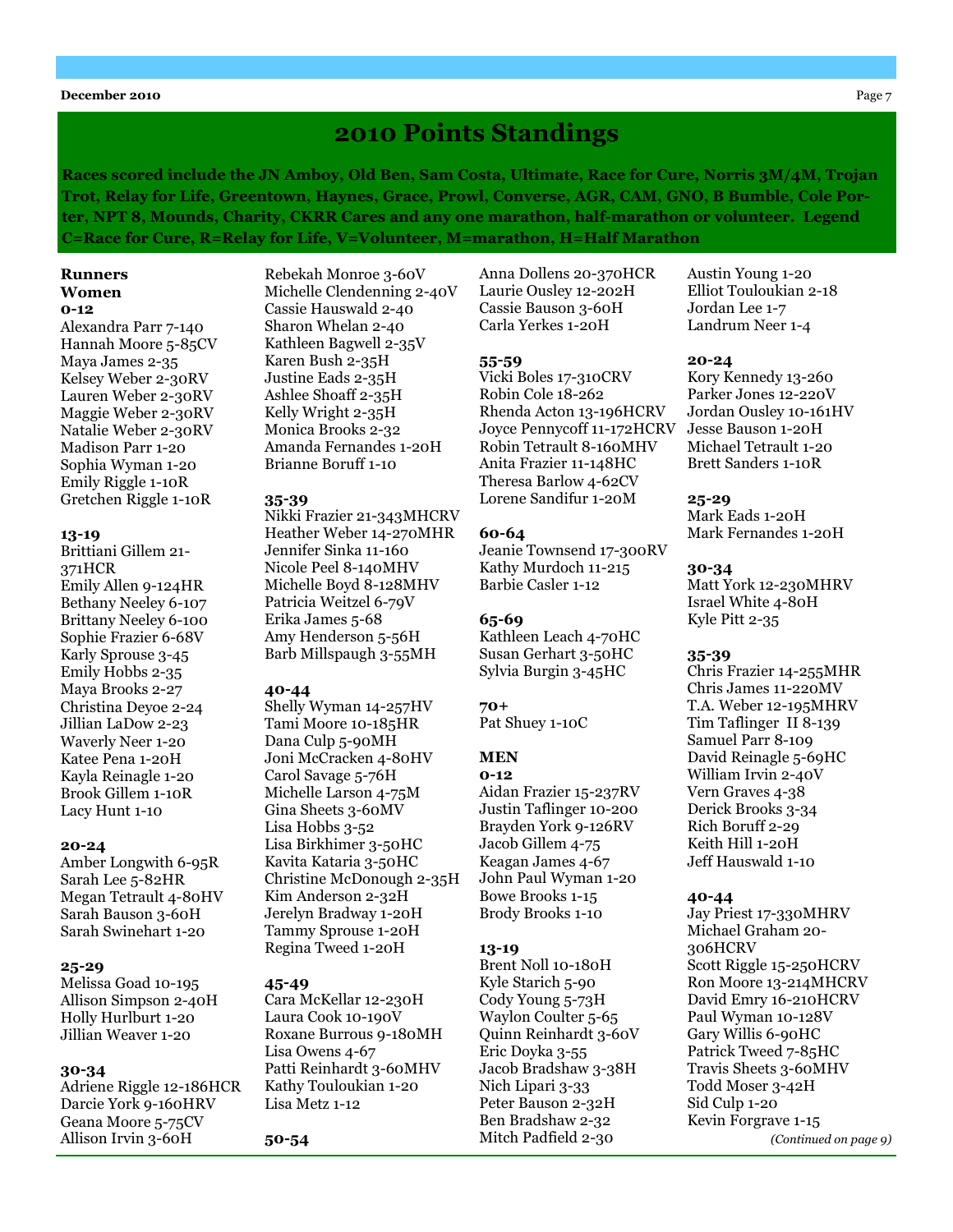#### Page 8 **The Roadrunner**

#### February 06 39th Ground Hog 7 Time: 1 PM Location: Zionsville H.S., 1000 Mulberry Street, Zionsville, IN Website: http://www.indyrunners.org/viewcontent.cfm?sectionID=17

March 05 Norris Insurance 5K Run/ Walk Time: 9 AM Location: Community Building, Amboy, IN Contact: John Norris Phone: (765) 395-7761 Website: http://norrisinsurance.com/

March 12 Old Ben 5K Run/ Walk Time: 9 AM Location: Rogers Pavillion Highland Park, Kokomo, IN

March 26 Sam Costa 1/4 & 1/2 Marathon Time: 9 AM Location: Carmel, IN http://www.samcosta.com/40/

April 02 CKRR Ultimate 10 Mile Run & 5 Mile Run/ Walk Time: 9 AM Location: Tierney Warehouse, 1401 W. Cliff Drive, Logansport, IN

April 16 Race for the Cure 5K Run/ Walk 10 points for each finisher Time: 9 AM Location: Military Park, Indianapolis, I Tuxedo Brothers, Phone: (317) 733-3300 Email: Tuxedo Brothers

April 23 Bona Vista 5K Time: TBA Location: TBA Contact: TBA Phone: TBA

May 14

Norris Insurance 4 Mile Run/ 3 Mile Walk Time: 8 AM Location: Jackson Morrow Park, Kokomo, IN Contact: John Norris Website: http://norrisinsurance.com/

May 28

17th Composer Classic 5K & Melodic Mile Run/ Walk Time: 8 AM Location: Rogers Pavillion Highland Park, Kokomo, IN Contact: Mary Rowe Phone: (765) 480-0818

CKRR 2011 Race Calendar

June 04 3rdTrojan Trot 5K/ Walk Time: 8 AM Location: Sharpsville, IN Contact: Lisa Jones Phone: (765) 480-2621

June 11 Norris Insurance 5 Mile Run/ 5K Walk Time: 8 AM Location: Greentown, IN Contact: John Norris Phone: (765) 395-7761 Website: http://norrisinsurance.com/

June 17-18 Relay for Life Location: Walter Cross Field, Kokomo High School, Kokomo, IN

July 02 Haynes-Apperson 4 Mile Run/ 3 Mile Walk Time: 8 AM Location: Memorial Gymnasium, Central Middle School, Kokomo, IN Contact: Mark Shorter Email: Mark@ckrr.us

July 9 Race for Grace Time: 8 AM Location: Calvary Presbyterian Church, 7th & Spencer Streets, Logansport, IN Phone: (574) 753-0505

#### July 16

Panther Prowl 5K Mile Run/Walk - Time: 8 AM Location: Russiaville, IN

August 06 Norris Insurance 5K Run/ Walk Time: 8 AM Location: Converse, IN Contact: John Norris Website: http://norrisinsurance.com/

August 13 CKRR Age-Graded 4 Mile Run & 5K Walk - Time: 8 AM Location: Highland Park, Kokomo, IN Contact: Mark Shorter

Phone: (765) 455-2283 Email: mshorter13@comcast.net

August 20 CAM Run for Shelter 5K Run and Walk Time: 8 AM Location: Oakbrook Valley, Russiaville, IN Contact: Oakbrook Community Church, 3409 South 200 West, Kokomo, IN 46902 Phone: (765) 252-7030

September 17 4th GNO Time: 5:00 p.m. Location: Downtown Kokomo, IN

September 24 Bee Bumble 5K & 10K Time: 8:00 a.m. Location: Burnettsville, IN

October 01 Cole Porter 15K Run/ 5K Run/Walk Time: 9:00 AM Location: Circus Building, Peru, IN

October 08 Champaign Shores 5K Location: Champaign Shores Kokomo, IN

October 23 Club Kokomo Nickel Plate Trail 8K /3 Mile Walk Time: 2 PM Location:Nickel Plate Trail Head, Peru, IN

November TBA CKRR Charity 5K Run/ Walk Time: 9 AM Location: UAW 292 Union Hall, Alto & Park Roads, Kokomo, IN Contact: Charlie Skoog Phone: (765) 457-2607 Email: runckrr@aol.com

November 25

Club Kokomo Cares 5K Run/ Walk Points 20 For Each Finisher Time: 8 AM Location: Rogers Pavillion Highland Park Contact: Ray Tetrault Phone: (765) 854-1393

December 31 CKRR New Year's Eve 5K Run/ Walk Time: 2 PM Location: UAW Local 292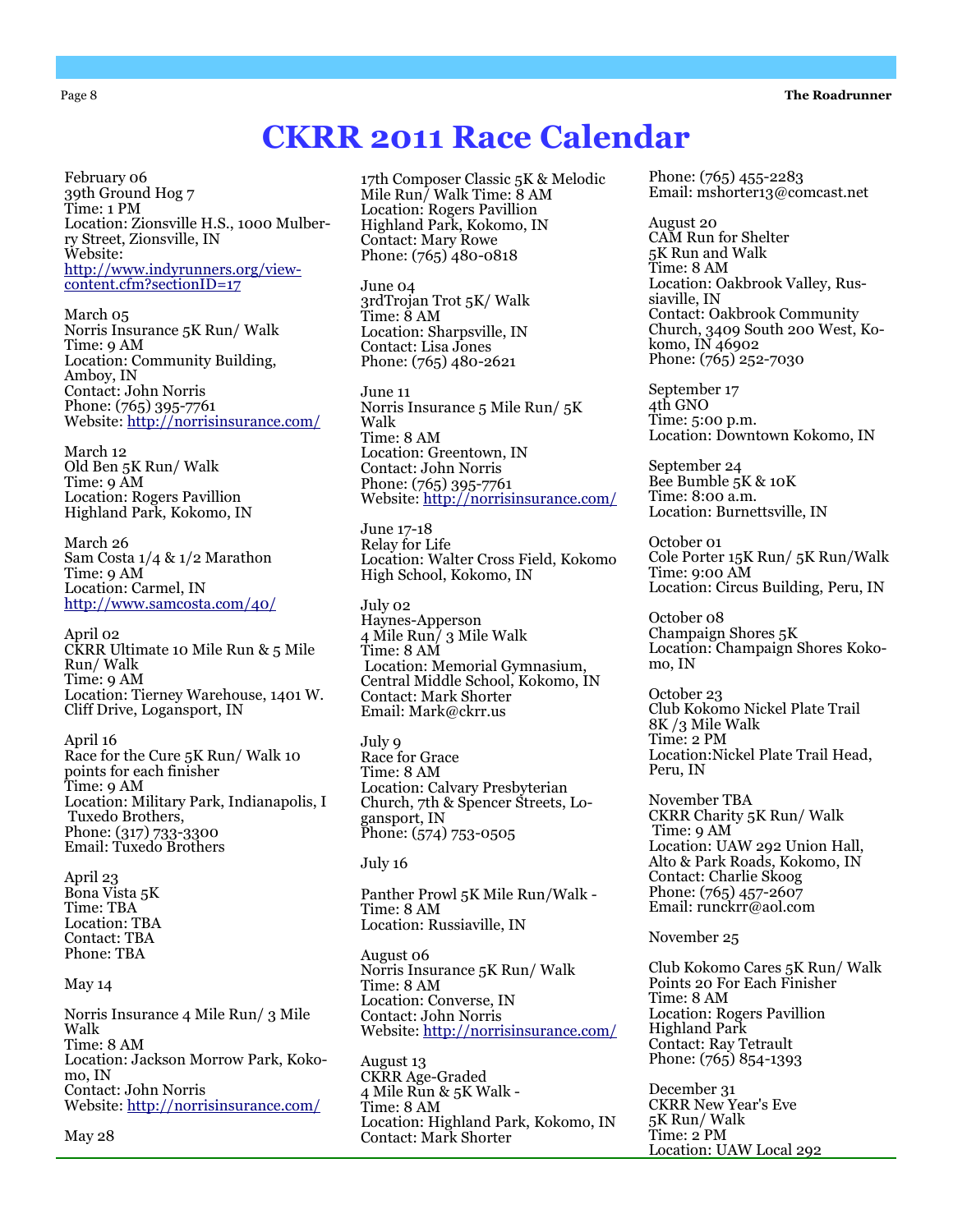# Other Race Results

### Akron Marathon September 25th

1: Geoffrey Kiprotich 2:19:34

1W: Ludmila Stepanova 2:42:33

843: Dana Culp 4:23:01

844: Michelle Larson 4:23:02

Total Finishers 1523

### New York Marathon November 7, 2010 1: Gebre Gebrmariam 2:08:14

1W: Edna Kiplagat 2:28:20 2032: Heather Weber 3:13:26 2401: Jay Priest 3:16:27

10534: Chris frazier 3:49:40

![](_page_8_Picture_11.jpeg)

New York Marathon 2010—Left to right—Chris & Nikki Frazier, TA & Heather Weber, Carol Aders & Jay Priest

### 2010 Points Continued

#### 45-49

Ken Swinehart 18-330HV Kim Lee 12-176HR Dana Neer 7-140H Doug Hollingsworth 6-99 Brian Reinhardt 4-75MH Dan Lutes 3-60MH Scott Deyoe 4-45 Darin Hollingsworth 2- 40HV Gary Jewell 2-40V Paul Sanders 2-40 Rich Bradshaw 1-20H Byron Bundrent 1-20

#### 50-54

Eric Mathew 16-270HCR Al Hochgesang 13-247V Phil Rozzi 15-236MV Greg Townsend 19-232R Scott Hamilton 13-186V Jerry Meiring 15-167H Earl Strong 10-119M Russ Hovermale 10-96 Ray Tetrault 5-80MV Keith McAndrews 6-73H Ron Metz 5-67V Jeff LaDow 7-63H Jim Schlie 3-47H Jerry Long 2-32 Bill Bauson 2-29H Mark Rodgers 2-29H Kevin Starich 1-20V

55-59

Charlie Skoog 22-

#### 374MHCRV

Mark Shorter 21-362HCRV Mike Deardorff 15-215HV Joe Yeagle 13-177H Steve Wand 6-91HV John Sites 4-75 Dave White 3-60V Don Gifford 2-40H Karl Stoneking 2-24 Darrell Frazier 2-22 Michael Campbell 1-20H Bill Cox 1-20V

#### 60-64

Joe Rangel 24-460HCRV Ricke Stucker 20-251CR Gary Callahan 14-225H Tom Miklik 13-178H David Hughes 12-176MCV Phil Leininger 10-128HCV Steve Kilcline 4-80HV Fred Chew 2-28H

#### 65-69

Bill Barnett 13-260HV Stan Shuey 13-212CV Doug Mankell 11-181H Jerry Leach 3-50HCV Dale Sullivan 2-35 Ernie Strawn 1-20H

#### 70+

Robert Cupp 10-185R Riley Case 2-40 John Norris 2-40H Dick Summerton 2-30 Bill Heck 1-20

Charles Johnson 1-12

#### Walkers Women

49 and Under Raye Jean Swinehart 15- 290H Kathryn Wall 15-202C Amy Irick 10-149R Monica Mathew 2-24 Carrie Lee 2-22R Angie Bowman 1-20 Julie LaDow 1-20 Kelly Carden 1-15 Tiffany Parr 1-12 Vanessa Lorenz 1-10R

#### 50+

Mary Miller 24-450HCR Amanda Pena 18-280HCRV Jane Inman 18-258HRV Jayne Stucker 18-215CRV Angela Lorenz 19-212CR Debbie Riffe 15-165CR Diana Brown 14-137V Jan Wall 10-94C Pat Robertson 7-76HCRV Trudy Pierce 3-37HC Cynthia Sanders 3-27 Barbara Schlie 2-27 Linda Donovan 1-20 Barbara Hobbs 1-20H Helen Brown 1-10C Renita Taflinger 1-10R

Men 49 and under

Vince Lorenz 23-430HCR Brian Allen 12-195HRV Billy Cox 12-167C Fredrick Taylor 4-60 Brett Bowman 1-20 Jean Heflin 1-20 Ray Bradway 1-15

#### 50+

Jerry Lambert 20-334HCR Toney Lorenz 22-326HCR Tim Taflinger 21-260HCR Steve Inman 11-152HRV Jim Gross 10-130H Robin Michael 12-125H Bruce Savage 7-109H Don Hurd 4-100MH Rick Spencer 5-77HC Jim Burrous 6-66H Robin Hehr 5-64V Milt Brown 4-60CRV Melvin Hobbs III 1-20H David Mygrant 1-20H Bob Longwith 1-10R Greg Wall 1-10

![](_page_8_Picture_37.jpeg)